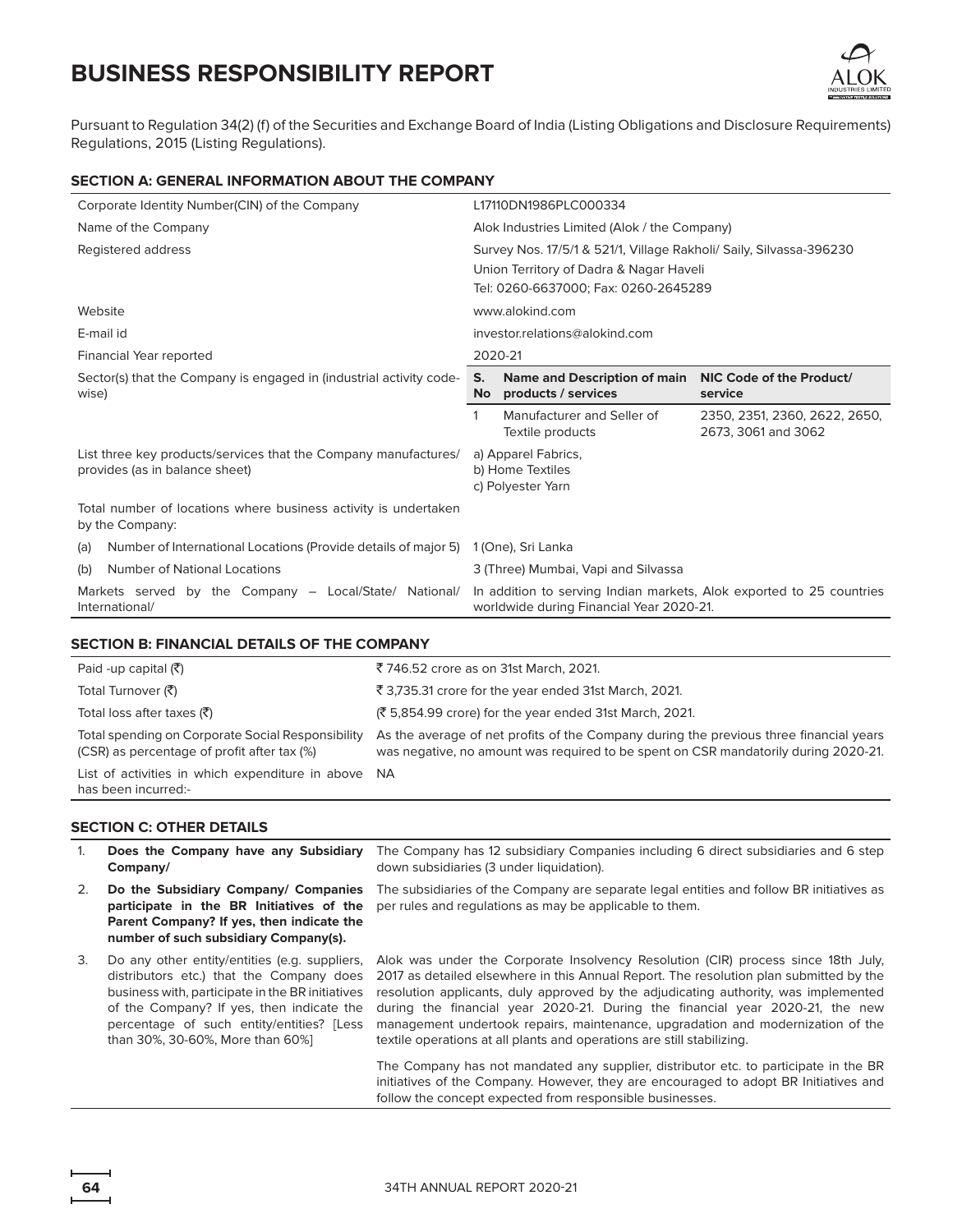**FINANCIAL REPORT STATUTORY REPORT CORPORATE OVERVIEW**

STATUTORY REPORT

FINANCIAL REPORT

CORPORATE OVERVIEW

**NOTICE**

## **SECTION D: BR INFORMATION**

## **1 Details of Director/ Directors responsible for BR**

| Details of BR head                                                  | Mr. A. Siddharth |             |  |                                |
|---------------------------------------------------------------------|------------------|-------------|--|--------------------------------|
|                                                                     | V.               | Email id    |  | investor.relations@alokind.com |
|                                                                     | iv.              | Tel. Number |  | +91 (022) 61787000             |
|                                                                     | iii.             | Designation |  | Chairman                       |
| the BR Policy/ Policies:                                            | ii.              | <b>DIN</b>  |  | 00016278                       |
| Details of Director/ Directors responsible for implementation of i. |                  | Name        |  | Mr. A. Siddharth               |

## **2 Principle-wise (as per National Voluntary Guidelines) BR Policy/Policies**

a) Details of compliance (Reply in Y/N)

| Sr.            | <b>Questions</b>                                                                                                                                                    | P <sub>1</sub>                                                                                                                                                                                                                     | P <sub>2</sub>        | P <sub>3</sub> | <b>P4</b> | <b>P5</b>                                                                                                                                                                                                                          | P <sub>6</sub> | P7 | P <sub>8</sub> | P <sub>9</sub> |
|----------------|---------------------------------------------------------------------------------------------------------------------------------------------------------------------|------------------------------------------------------------------------------------------------------------------------------------------------------------------------------------------------------------------------------------|-----------------------|----------------|-----------|------------------------------------------------------------------------------------------------------------------------------------------------------------------------------------------------------------------------------------|----------------|----|----------------|----------------|
| $\mathbf{1}$   | Do you have a Policy/Policies for:                                                                                                                                  | Y                                                                                                                                                                                                                                  | Y                     | Y              | Y         | Y                                                                                                                                                                                                                                  | Y              | Y  | Y              | Y              |
| 2              | the<br>Policy<br>formulated<br>Has<br>been<br>with<br>relevant<br>consultation<br>the<br>in<br>stakeholders?                                                        | Y                                                                                                                                                                                                                                  | Y                     | Y              | Y         | Y                                                                                                                                                                                                                                  | Y              | Υ  | Υ              | Y              |
| 3              | Does the Policy conform to any national/<br>international standards? If yes, specify?<br>(50 words)                                                                 |                                                                                                                                                                                                                                    | Government of India.  |                |           | The Policies conform to the National Voluntary Guidelines on Social,<br>Environmental and Economic Responsibilities of Business, National Guidelines<br>on Responsible Business Conduct notified by Ministry of Corporate Affairs, |                |    |                |                |
| 4              | Has the Policy been approved by the<br>Board? If yes, has it been signed by the<br>MD/ owner/ CEO/ appropriate Board<br>Director?                                   | Y                                                                                                                                                                                                                                  | Υ                     | Υ              | Y         | Y                                                                                                                                                                                                                                  | Y              | Y  | Y              | Υ              |
| 5              | Does the Company have a specified<br>committee of the Board/ Director/ Official<br>to oversee the implementation of the<br>Policy?                                  | Y                                                                                                                                                                                                                                  | Y                     | Y              | Υ         | Y                                                                                                                                                                                                                                  | Y              | Y  | Y              | Υ              |
| 6              | Indicate the link to view the Policy online                                                                                                                         |                                                                                                                                                                                                                                    | Policy-26.04.2021.pdf |                |           | https://www.alokind.com/Downloads/Business_Responsibility_                                                                                                                                                                         |                |    |                |                |
| $\overline{7}$ | the<br><b>Has</b><br>Policy<br>been<br>formally<br>communicated to all relevant internal and<br>external stakeholders?                                              | Y                                                                                                                                                                                                                                  | Y                     | Υ              | Y         | Y                                                                                                                                                                                                                                  | Y              | Y  | Y              | Υ              |
| 8              | Does the Company<br>have<br>in-house<br>structure to implement the Policy/ Policies.                                                                                | Y                                                                                                                                                                                                                                  | Y                     | Y              | Y         | Y                                                                                                                                                                                                                                  | Y              | Υ  | Y              | Y              |
| 9              | Does the Company have a grievance<br>redressal mechanism related to the<br>Policy/ Policies to address stakeholders'<br>grievances related to the Policy/ Policies? | Yes, any grievance or feedback related to the Policies can be sent to<br>investor.relations@alokind.com.                                                                                                                           |                       |                |           |                                                                                                                                                                                                                                    |                |    |                |                |
| 10             | Has the Company carried out independent<br>audit/ evaluation of the working of this<br>Policy by an internal or external agency?                                    | The Policy, on a voluntary basis, was framed prior to Alok being admitted to<br>the CIR process and the new Board of Directors was re-constituted only on<br>14th September, 2020 in accordance with the approved resolution plan. |                       |                |           |                                                                                                                                                                                                                                    |                |    |                |                |
|                |                                                                                                                                                                     | The Policies are being evaluated internally from time to time and updated<br>whenever required.                                                                                                                                    |                       |                |           |                                                                                                                                                                                                                                    |                |    |                |                |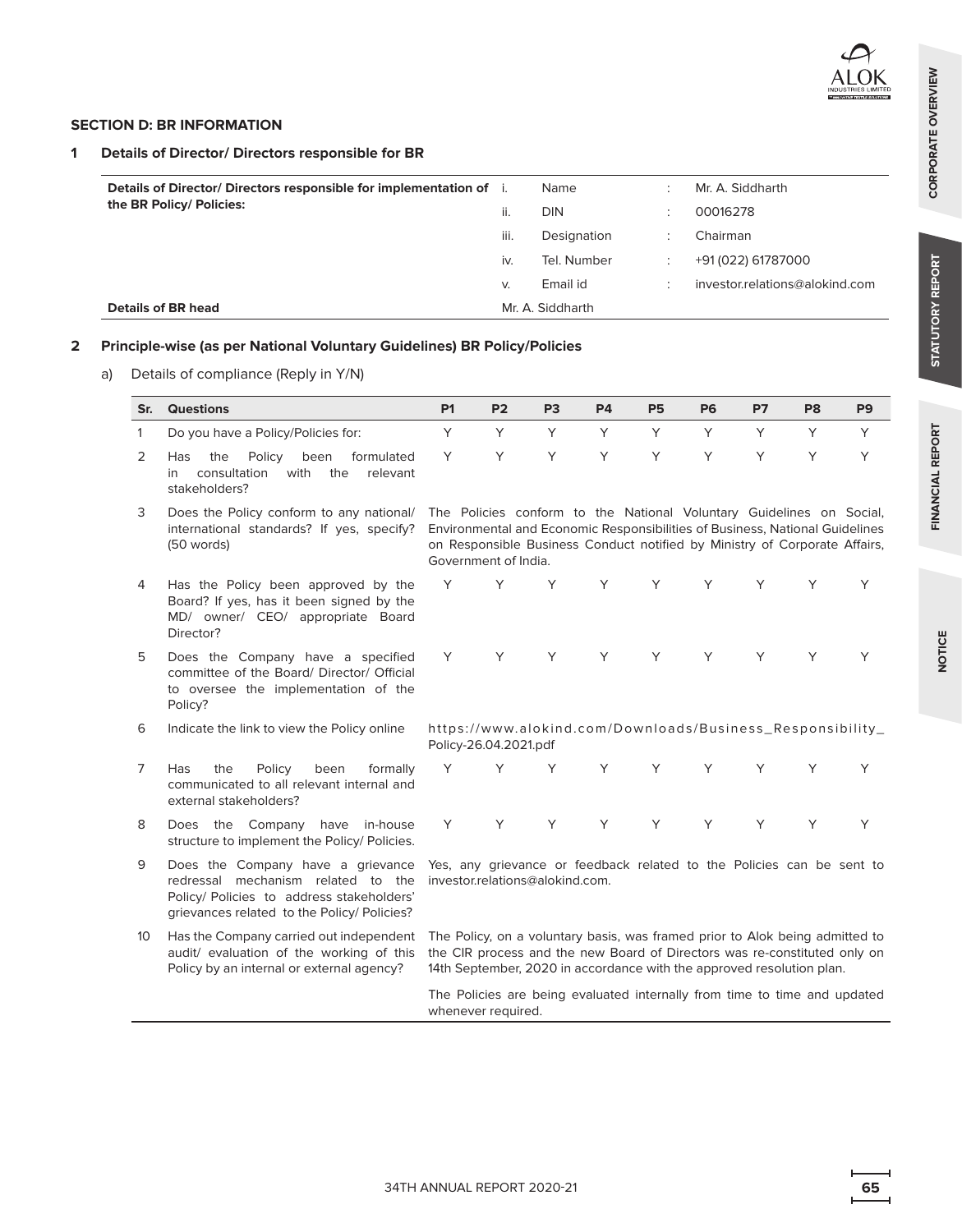

b) If answer to the question at serial number 1 against any principle, is 'No', please explain why: (Tick up to 2 options)

| Sr. No. |                | <b>Questions</b>                                                                                                                                                                                               | P <sub>1</sub> | P <sub>2</sub> | P <sub>3</sub> | P4 | <b>P5</b>             | <b>P6</b> | P7 | P8 | P <sub>9</sub> |
|---------|----------------|----------------------------------------------------------------------------------------------------------------------------------------------------------------------------------------------------------------|----------------|----------------|----------------|----|-----------------------|-----------|----|----|----------------|
|         |                | The Company has not understood the Principle                                                                                                                                                                   |                |                |                |    |                       |           |    |    |                |
| 2       |                | The Company is not at a stage where it finds itself in a<br>position to formulate and implement the Policies on<br>specified principles                                                                        |                |                |                |    |                       |           |    |    |                |
| 3       |                | The Company does not have financial or manpower<br>resources available for the task                                                                                                                            |                |                |                |    | <b>NOT APPLICABLE</b> |           |    |    |                |
| 4       |                | It is planned to be done within next 6 months                                                                                                                                                                  |                |                |                |    |                       |           |    |    |                |
| 5       |                | It is planned to be done within the next 1 year                                                                                                                                                                |                |                |                |    |                       |           |    |    |                |
| 6       |                | Any other reason (please specify)                                                                                                                                                                              |                |                |                |    |                       |           |    |    |                |
| 7.      |                | Governance related to BR                                                                                                                                                                                       |                |                |                |    |                       |           |    |    |                |
|         | a <sub>z</sub> | Indicate the frequency with which the Board of Directors, Committee of the Board or CEO to assess the BR<br>performance of the Company. Within 3 months, 3-6 months, annually, more than 1 year.               |                |                |                |    |                       |           |    |    |                |
|         |                | The BR performance of the Company is annually assessed by the BR Head during the year.                                                                                                                         |                |                |                |    |                       |           |    |    |                |
|         | b.             | Does the Company publish a BR or a Sustainability Report? What is the hyperlink for viewing this report? How<br>frequently it is published?                                                                    |                |                |                |    |                       |           |    |    |                |
|         |                | Pursuant to Regulation 34 of the Listing Regulations, the Company publishes a Business Responsibility Report as<br>an Annexure to the Directors' Report on an annual basis.                                    |                |                |                |    |                       |           |    |    |                |
|         |                | Business Responsibility Report of the Company is available at the Company's website and can be accessed through<br>the link: https://www.alokind.com/downloads/Alok-Business_Responsibility_Report_2020-21.pdf |                |                |                |    |                       |           |    |    |                |

#### **SECTION E: PRINCIPLE-WISE PERFORMANCE**

**Principle 1 Businesses should conduct and govern themselves with ethics, transparency and accountability**

**1. Does the Policy relating to ethics, bribery and corruption cover only the Company? Yes/ No. Does it extend to the Group/Joint Ventures/ Suppliers/ Contractors/ NGOs /Others?**

The Policy relating to ethics, transparency and accountability covers the Company and its group companies including Joint Ventures and Associate Companies and the Suppliers / Contractors / NGOs dealing with the Company are also encouraged to maintain ethical standards in all their practices. The employees are encouraged to work on the principle that they should "act ethically even when nobody is watching"

The Company has adopted a "Code of Business Conduct and Ethics" which mandates the Directors, Senior Management and Employees of the Company to act honestly, ethically and with integrity and deal fairly with the Company's customers, suppliers, dealers, investors and competitors.

The essence of Company's governance philosophy is based on fairness, transparency, accountability and responsibility aligned with best management practices and ethical values. Company has put in place Vigil Mechanism Policy which serves as a tool for its directors and employees to report any genuine concerns about unethical behaviour, actual or suspected without fear of reprisal.

With the implementation of the Code to Regulate, Monitor and Report Trading in Securities of the Company by Directors, Promoters, Designated Persons and specified Connected Persons of the Company and Material Subsidiaries of the Company, the Company has created awareness amongst the employees to deal with price sensitive information in an ethical manner and not deal in securities of Company when in possession of such information for unlawful gains.

The aforementioned Codes/Policies have been uploaded on the website of the Company www.alokind. com under the "Investor Relations" section.

**2. How many stakeholder complaints have been received in the past financial year and what percentage was satisfactorily resolved by the management? If so, provide details thereof, in about 50 words or so.**

The Company has in place, a mechanism for dealing with complaints received from various stakeholders. The details of shareholders complaints received and resolved during the financial year 2020-21 are provided in the Corporate Governance Report.

## **Principle 2 Businesses should provide goods and services that are safe and contribute to sustainability throughout their life cycle**

**1. List up to 3 of your products or services whose design has incorporated social or environmental concerns, risks and/or opportunities.**

The Company understands its obligations relating to social and environmental concerns, risks and opportunities. The Company ensures fulfillment of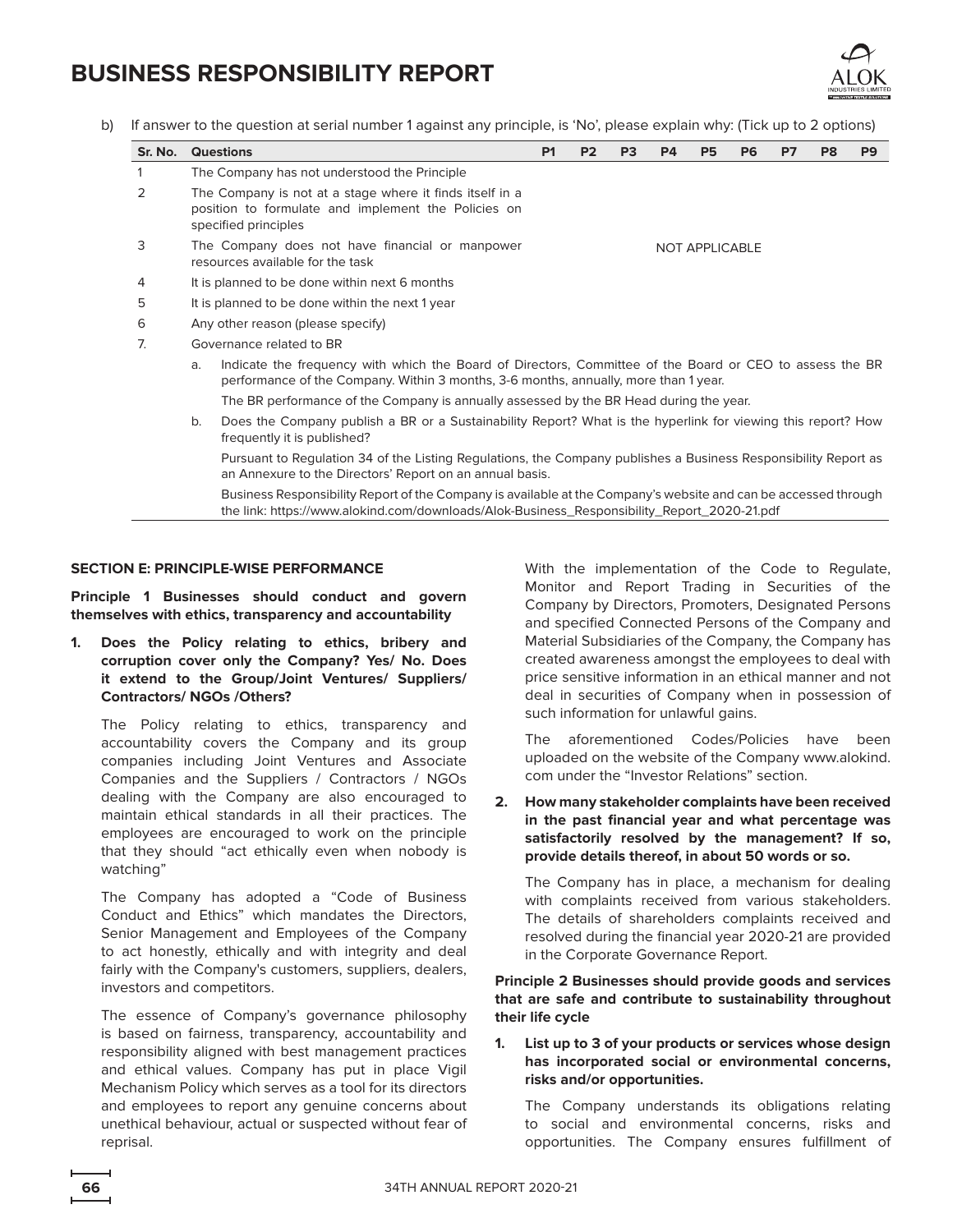compliance obligations that relate to its products, environmental aspects and occupational health and safety. During the financial year under review, the Company was engaged in manufacturing of following main products; a) Apparel Fabrics b) Home Textiles c) Polyester Yarn.

The products of the Company are manufactured in compliance with applicable laws, regulations and the products are supplied in the Business to Business segment. The Company's manufacturing processes have adequate systems and processes which ensure protection of environmental factors like reduction of emissions, discharge of pollutants and hazardous waste and treatment thereof in systematic manner to minimize adverse environmental impact. The Company prioritizes domestic sourcing wherever possible. Efforts are also made to transport maximum cargo via ship/rail.

The manufacturing process also takes care of other aspects like minimizing and treatment of occupational disease, safety measures to avoid accidents, fire / leakages by adopting certain measures including a) selecting right equipment, processes, inputs and tracking emissions and b) organizing safety awareness programs, safety training, structural audit. The Company also provides employment opportunities to local people around its manufacturing plants.

- **2. For each such product, provide the following details in respect of resource use (energy, water, raw material etc.) per unit of product(optional):**
	- a. Reduction during sourcing/production/ distribution achieved since the previous year throughout the value chain?

 The Company is committed to environment sustainability. The Company works towards reduction and optimal utilization of energy, water, raw material, logistics etc. by incorporating new techniques and innovative ideas.

 As consumption per unit depends on the product mix and other variables there are no specific standards to ascertain reduction achieved at each product level.

b. Reduction during usage by consumers (energy, water) has been achieved since the previous year?

 The Company operates in Business to Business segment therefore the Company's products do not have any broad-based impact in the reduction of consumption of energy and water by its consumers. The Company is generally committed to reduce waste, conservation of raw material, resources and energy through various initiatives, technological upgradation.

**3. Does the Company have procedures in place for sustainable sourcing (including transportation)? If yes, what percentage of your inputs was sourced sustainably? Also, provide details thereof, in about 50 words or so.**

The Company has a structured procedure for sourcing to ensure raw materials are sourced in an optimal and sustainable manner. The Company procures key raw material like raw cotton from Maharashtra, Gujarat and Madhya Pradesh, Cotton Yarn from Tamil Nadu, Maharashtra, PTA, MEG and Furnace Oil from Gujarat and Chemicals and Dyes from Maharashtra and Gujarat. The sourcing of raw materials like cotton, cotton yarn, PTA, MEG were made through rail wagons and road transport.

**4. Has the Company taken any steps to procure goods and services from local & small producers, including communities surrounding their place of work? If yes, what steps have been taken to improve their capacity and capability of local and small vendors?**

The Company believes in inclusive growth and encourages local sourcing wherever possible. The Company is promoting and encouraging surrounding areas local small suppliers, civil, housekeeping, horticulture contractors and transporters which help them in securing work contracts. Most of such local suppliers are categorized under MSME (Micro, Small & Medium Enterprises) sector. To ensure improvement of capacity and capability of such local suppliers the Company ensures the timely payments against the respective services rendered by them. The Company do avail/employ people residing in vicinity of plants of the Company, whenever required, for the purpose of its manufacturing activities. The Company is providing technical and safety training, as required in plant, which makes them more reliable and employable in safe ways.

**5. Does the Company have a mechanism to recycle products and waste? If yes, what is the percentage of recycling of products and waste (separately as 10%). Also, provide details thereof, in about 50 words or so.**

The Company encourages the use of recycled products and has set up a recycled polyester unit to recycle polyester and polyester yarn waste and flakes to produce 100% recycled polyester fiber. In view, however of the reduced capacity utilization, over the past few years, the percentage of recycling is not significant. Solid waste at the processing plant is managed through an external solid waste management Company. Alok also has an effluent treatment plant for primary, secondary and tertiary treatment of effluent.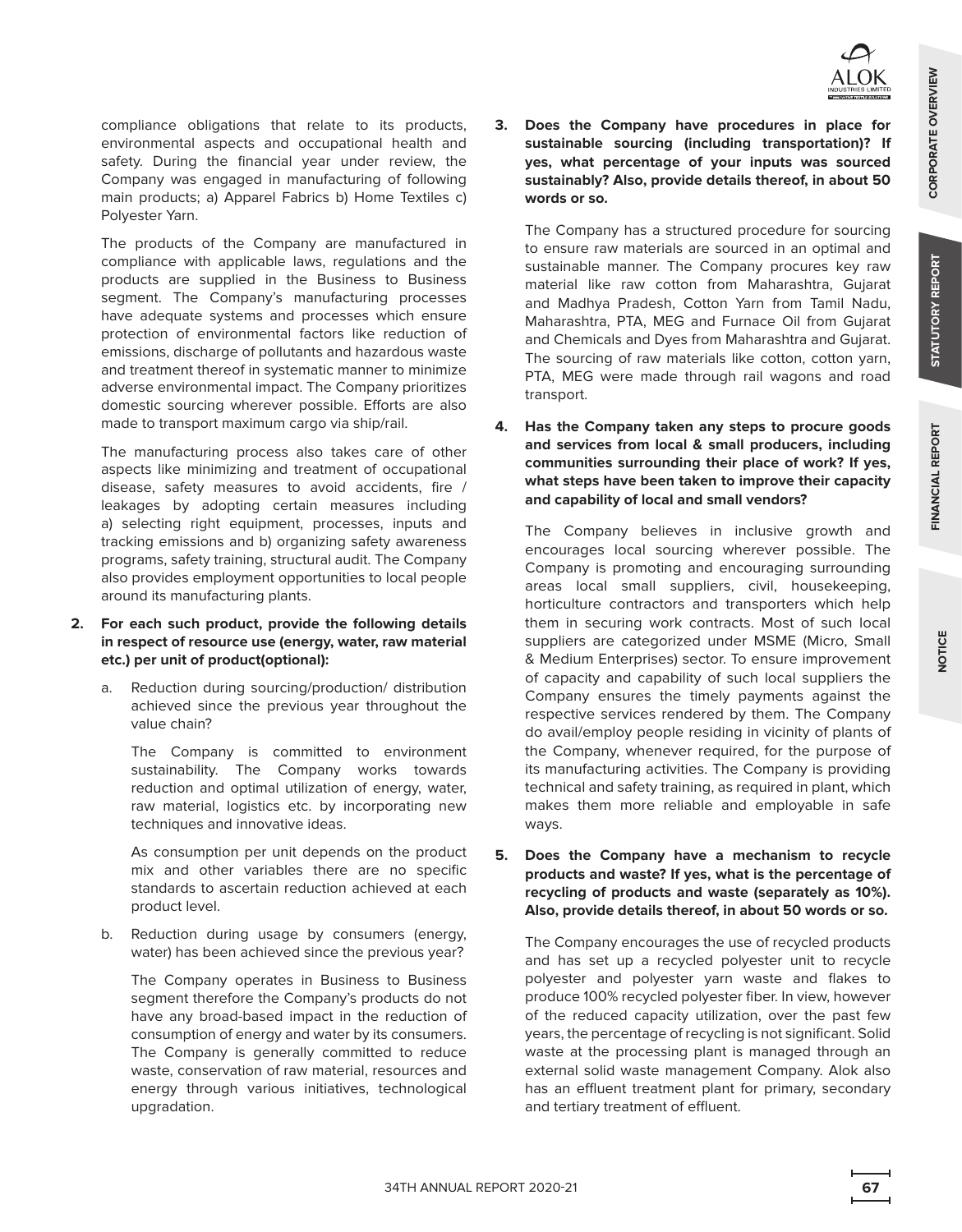

#### **Principle 3 Businesses should promote the well-being of all employees**

| 1. | Please indicate the total number of employees:                                                  | 24481 |
|----|-------------------------------------------------------------------------------------------------|-------|
| 2. | Please indicate the total number of employees hired on temporary/contractual/casual basis:      | 11188 |
| 3. | Please indicate the number of Permanent Women Employees:                                        | 1131  |
| 4. | Please indicate the number of permanent employees with disabilities:                            | 32    |
| 5. | Do you have an employee association that is recognized by management: Yes/No                    | No.   |
| 6. | What percentage of your permanent employees is members of this recognized employee association? | N.A.  |

7. Please indicate the number of complaints relating to child labour, forced labour, involuntary labour, sexual harassment in the last financial year and pending, as on the end of the financial year.

| Category                                     | No. of complaints<br>pending at the<br>beginning of the<br>financial year | No. of complaints<br>filed during the<br>financial year | No. of complaints<br><b>Resolved during</b><br>the financial year | No. of complaints<br>pending as on end<br>of the financial<br>year |
|----------------------------------------------|---------------------------------------------------------------------------|---------------------------------------------------------|-------------------------------------------------------------------|--------------------------------------------------------------------|
| Child labor/ forced labor/ involuntary labor | Nil                                                                       | Nil                                                     | Nil                                                               | Nil                                                                |
| Sexual harassment                            | Nil                                                                       | Nil                                                     | Nil                                                               | Nil                                                                |
| Discriminatory employment                    | Nil                                                                       | Nil                                                     | Nil                                                               | Nil                                                                |

8. What percentage of your under mentioned employees were given safety & skill up-gradation training in the last year?

| Sr.<br><b>No</b> | <b>Category of Employees</b>            | % of training given<br>at Silvassa location | % of training given<br>at Vapi Location |
|------------------|-----------------------------------------|---------------------------------------------|-----------------------------------------|
| a)               | <b>Permanent Employees</b>              | 90%                                         | 90%                                     |
| b)               | Permanent Women Employees               | 90%                                         | 85%                                     |
| C)               | Casual/Temporary/ Contractual Employees | 80%                                         | 75%                                     |
| d)               | <b>Employees with Disabilities</b>      | N/A                                         | N/A                                     |

## **Principle 4 Businesses should respect the interests of, and be responsive towards all stakeholders, especially those who are disadvantaged, vulnerable and marginalized.**

#### **1. Has the Company mapped its internal and external stakeholders? Yes/No**

Yes. The stakeholders have been mapped and the key stakeholders are as follows: a) Government and regulatory authorities b) Investors and Shareholders c) Employees d) Customers e) Local Communities f) Suppliers/contractors g) Lenders.

The Stakeholders' Relationship Committee of the Company specifically looks into various aspects of interest of shareholders, and other security holders of the Company.

Also at plant locations the management engages with other stakeholders to understand and resolve any concern of the stakeholders.

#### **2. Out of the above, has the Company identified the disadvantaged, vulnerable & marginalized stakeholders.**

The Company is committed to the welfare of marginalized and vulnerable sections of the society. The Company engages with its stakeholders on an on-going basis. The Company has also identified specific areas like empowering underprivileged/vulnerable stakeholders which help them to improve their standard of living.

### **3. Are there any special initiatives taken by the Company to engage with the disadvantaged, vulnerable and marginalized stakeholders. If so, provide details thereof, in about 50 words or so.**

The Company has always strived to contribute to different sections of the society. Beyond business, the objective of Company's social initiatives are conceptualized to create inclusive growth for the lesser privileged sections of the society. In light of the fact that the Resolution Plan was fully implemented only in September 2020, the Company is gradually stabilizing its operations and regaining normalcy. The Company will in due course take up certain special initiatives as directed by the new management.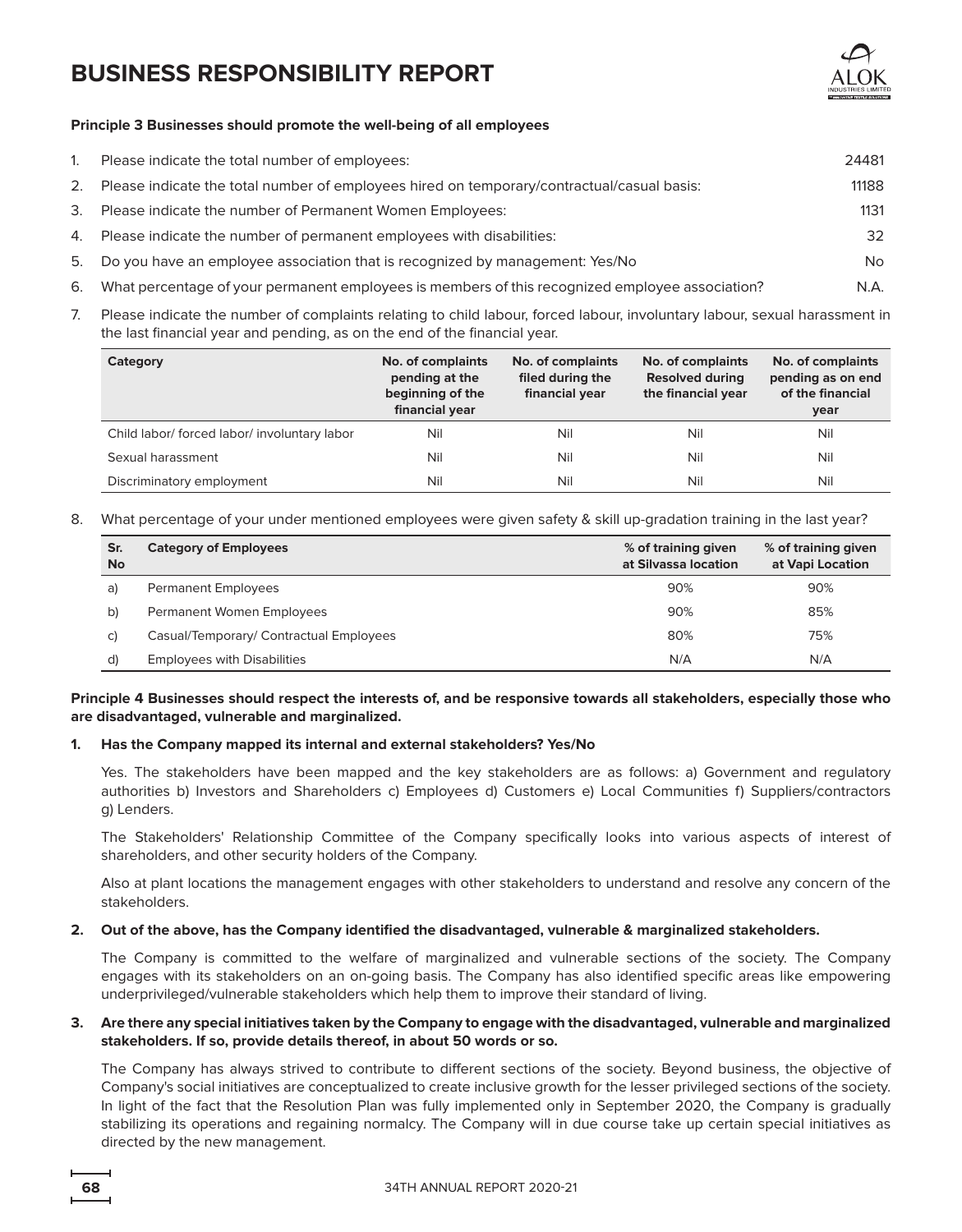**Principle 5 Businesses should respect and promote human rights**

**1. Does the Policy of the Company on human rights cover only the Company or extend to the Group/Joint Ventures/Suppliers/Contractors/NGOs/Others?**

The Company strictly follows highest ethics including protection of human rights while conducting its business activities. The Company's stand on human rights, include non-discrimination, prohibition of child and enforced labour, freedom of association and the right to engage in collective bargaining.

The Company's Policy for Prevention of Sexual Harassment of Women at workplace is applicable to all the employees including contractual and also covers contractual, temporary, visitors.

The Whistle Blower Policy/Vigil Mechanism of the Company also provides a mechanism for directors and employees of the Company to approach the Chairman of the Audit Committee of the Board to report genuine concerns about unethical behaviour, actual or suspected fraud or violation of the Code of Conduct or any other unethical or improper activity.

The Company has also extended strong support to manpower by covering them in Group Mediclaim Policy. The Company abides by all the rules and regulations related to human rights which are applicable in the area of operations.

**2. How many stakeholder complaints have been received in the past financial year and what percent was satisfactorily resolved by the management?**

The Company has not received any complaints pertaining to sexual harassment or principles related to human rights and there is no complaint pending to be resolved in this respect, during financial year 2020-21.

**Principle 6 Business should respect, protect, and make efforts to restore the environment**

**1. Does the Policy related to Principle 6 cover only the Company or extends to the Group/Joint Ventures/ Suppliers/Contractors/NGOs/others.**

The Company has a Policy on Conservation and Preservation of the Environment. All the plants of the Company maintain the generation of emissions and waste within the permissible limits given by State Pollution Control Boards (SPCB) to minimize adverse impact on environment.

The Company has adopted an integrated approach towards addressing biological diversity at various sites. There has been greenery developed in and around the manufacturing sites leading to reduced dust, improved micro-climate conditions, enhanced ambience for natural flora and fauna, reduction in evaporation losses of water, and so on.

The Company while dealing with its suppliers/contractors and other concerned parties, always ensures to conducts its dealings in accordance with Policy on Conservation and Preservation of the Environment.

**2. Does the Company have strategies/ initiatives to address global environmental issues such as climate change, global warming, etc? Y/N. If yes, please give hyperlink for webpage etc.**

The Company understands the global issue of climate change and aims to initiate maximum possible actions to address it. The Company is committed to;

- i) Addressing environmental issues through efficient use of natural resources, promote use of renewable energy, minimization of wastes, water management, protecting the biodiversity and reducing carbon footprint.
- ii) Effective implementation of environmental management system to prevent, mitigate and control environmental damages.

## **3. Does the Company identify and assess potential environmental risks? Y/N**

Yes, the Company assesses the potential impacts of its operations on the environment through the implementation of measures for the conservation and preservation of the environment. Potential environmental risks are identified and suitable steps taken to measure and mitigate risk through a structured approach.

## **4. Does the Company have any project related to Clean Development Mechanism? If so, provide details thereof, in about 50 words or so. Also, if Yes, whether any environmental compliance report is filed?**

Owing to the fact that the implementation of the approved resolution plan was completed during the year under review, the Company could not take up any project related to Clean Development Mechanism (CDM).

**5. Has the Company undertaken any other initiatives on – clean technology, energy efficiency, renewable energy, etc. Y/N. If yes, please give hyperlink for web page etc.**

No

## **6. Are the Emissions/Waste generated by the Company within the permissible limits given by CPCB/SPCB for the financial year being reported?**

Yes, the emissions/waste generated by the Company are within the permissible limits given by CPCB/SPCB for air emissions, effluent quality and discharge, solid and hazardous waste generation and disposal.